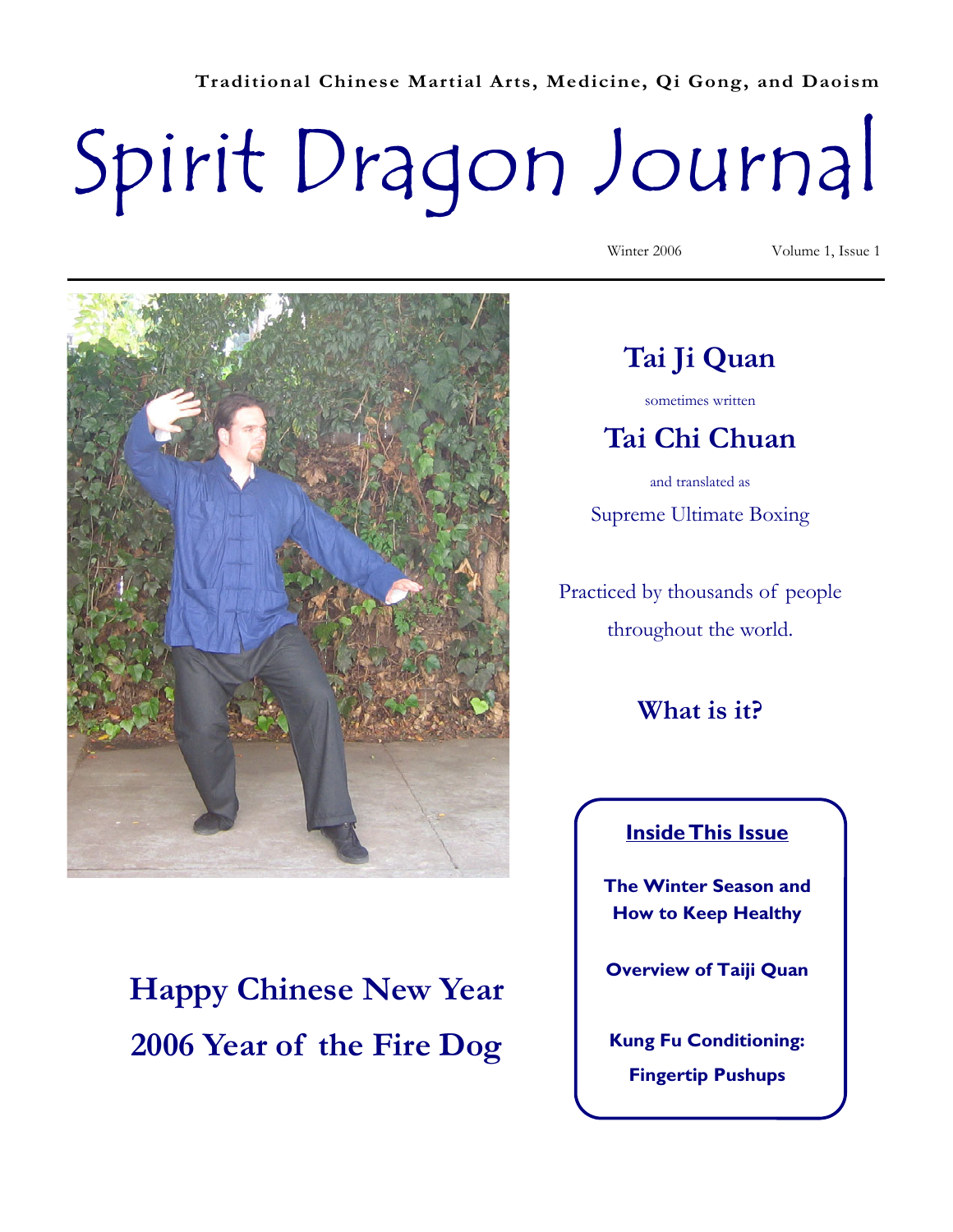## Spirit Dragon Journal

A Quarterly Journal

Published by Shen Long Publishing

Website: www.shenlongpub.com

E-Mail: shenlongpub@hotmail.com

Editor: Franklin Fick

#### **About the Spirit Dragon Journal**

The Spirit Dragon Journal is a quarterly publication that features informative articles and interviews on topics related to Traditional Chinese Martial Arts, Traditional Chinese Medicine, Qi Gong, and Taoism. The goal of this publication it to promote and inform. It is hoped that this effort will further the development, growth, and depth of these arts. It is also hoped that readers will gain a deeper understanding and appreciation.

Chinese terms and names will be romanized using the standard pinyin system of romanization. When a term or name is well known in another system of romanization this alternate romanization will be included in parenthesis.

The ideas, opinions, and views expressed in the articles are those of the authors or the people being interviewed and not necessarily those of the publisher or editor.

The publisher, authors, and editor decline any liability, loss, or risk, personal or otherwise, which is incurred as a consequence, directly or indirectly, of the use and application of any of the contents of this publication.

Please consult your medical, health, or other competent professional before adopting any suggestions or starting any physical exercise program. In no way is any information contained in this publication a substitution of professional medical care and treatment.

Copyright © Shen Long Publishing

All Rights Reserved

# **From the Editor**

Welcome to the first installment of the Spirit Dragon Journal. This journal is free to download. Please share it with your friends.

This journal will be published quarterly. This first issue is a little bit skinny, but hopefully this will be remedied by the time the next issue comes out.

Two sections will be ongoing.

The first will discuss topics related to Traditional Chinese Medicine. The current topic of this section is the seasons, how they relate to our internal body, and how to stay healthy by following natural laws.

The second ongoing section will be about Kung Fu Conditioning. This section will offer tips and instructions for common exercises and some not so common exercises that are related to conditioning for the martial artist.

Any suggestions please e-mail: shenlongpub@hotmail.com

**On the Cover**  Yang style Taiji Quan Posture White Crane Spreads Wings Franklin Fick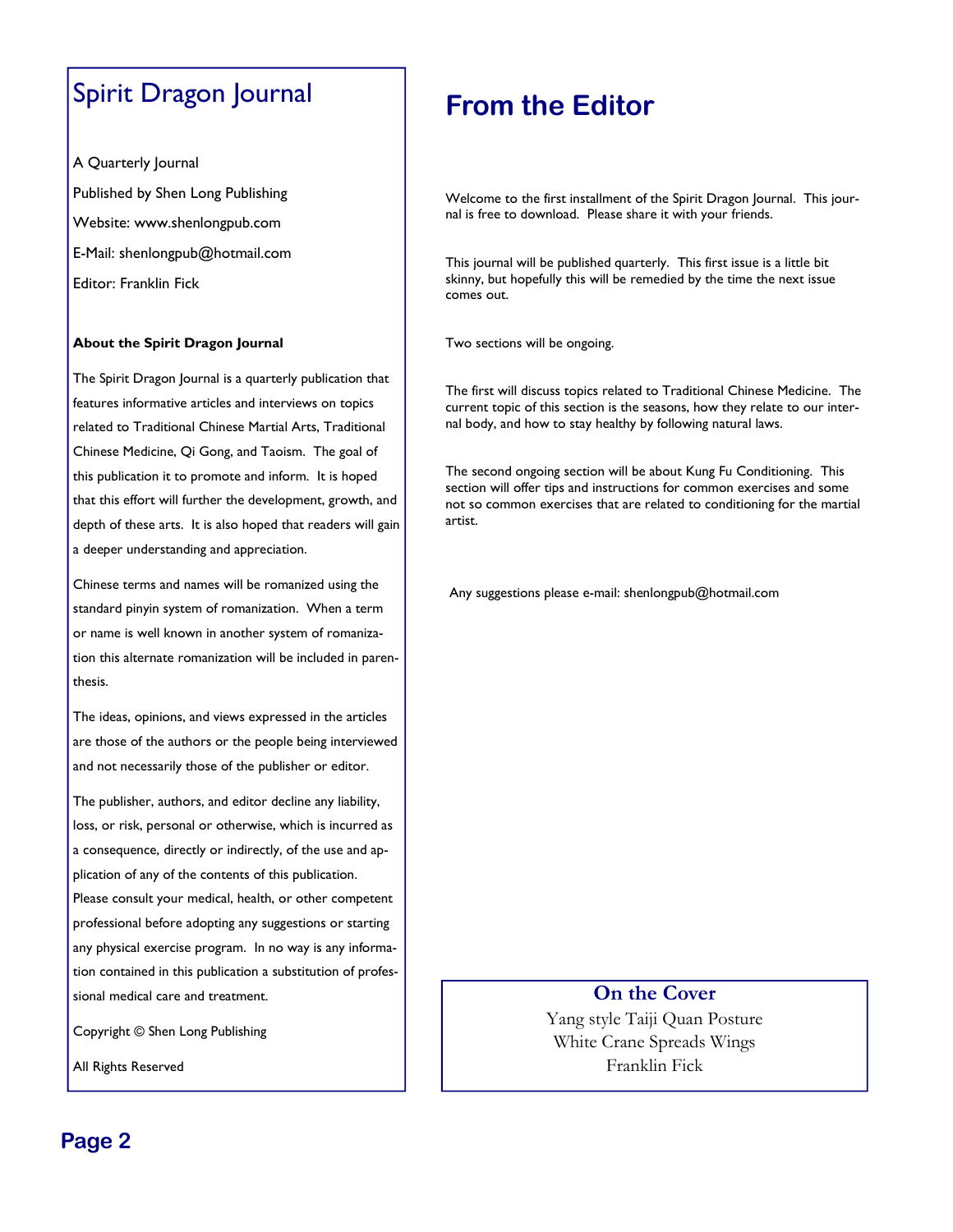# **Happy Chinese New Year**

The Fire Dog Year starts January 29th 2006.

Why January 29th? The Chinese calendar is based on lunar months, and this year the first day of the first lunar month falls on January 29, 2006 of the western calendar.

Dogs are loyal, honest, and have a strong moral sense. The fire year brings more of this element to the year. Fire is more outgoing than the other elements and it also attracts the attentions of other more. Fire is hot and sometimes can be intense. It is also not as grounded as the other elements and has the ability to change quickly.

Where the western calendar is a linear representation of time, the Chinese calendar is a cyclical representation. The most common aspect of the Chinese calendar is the 12 Chinese Zodiac Animals. Each year is assigned an animal and they follow the same pattern and repeat every 12 years. The cycle is: Rat, Ox, Tiger, Rabbit,

Dragon, Snake, Horse, Goat, Monkey, Rooster, Dog, and Pig.

What most people are not aware of is that this 12 year cycle is a smaller cycle within a larger cycle. The 12 animals of the zodiac are related to the 12 earthly braches. But there are also 10 heavenly stems. These heavenly stems give us the elemental aspect of the year. As stated previously this year is a Fire Dog year. This larger cycle takes 60 years to complete and then stats over.

The heavenly stems and earthly branches are also used in more specific and advanced calculations in Chinese Astrology and Medicine such as The Eight Methods of the Miraculous Turtle. This method calculates the open acupuncture points for the hours of each day.



# **The Winter Season**

The winter season belongs to the element of water and is related to the Kidney organ. Winter is a time for storage. The climate is colder and many of the plants and animals have gone into hibernation. This is the most Yin time of the year, but if we study the Taiji diagram we understand that this time also holds the seed of Yang. If the Yang was not contained within the Yin there could be no change. The winter season also corresponds to midnight as this is the most Yin part of the night but at the same time it holds within it the potential for the dawn or the birth of Yang. In this way the changes of the day directly correspond to the changes of the seasons.

The Kidneys are very important in Chinese Medicine. They store the Jing which is the most important vital substance for a person's well being and health. Jing is the material basis for the body's Energy (Qi) and Spirit (Shen). The strength of the Kidneys also affects the strength of the bones and the bone marrow. The Kidneys also control the functioning of the reproductive organs.

The Yellow Emperor's Cannon of Internal Medicine refers to the months of winter as "the season of 'shutting and storing'". To preserve the health in this season one must guard against the cold. One should go to bed early and get up late after the sun has risen. Exhausting exercise that causes profuse perspiration should be avoided.

Sitting meditation is a good practice to focus on in this season. During the small cycle of change during the day the midnight hour holds a special place for Daoist cultivators because it corresponds to the true birth of Yang energy that is contained within the greatest Yin (winter). Exercises that focus on the Kidneys are also appropriate for this season. An example would be the Bear Frolics Qi Gong.



**Taiji Diagram**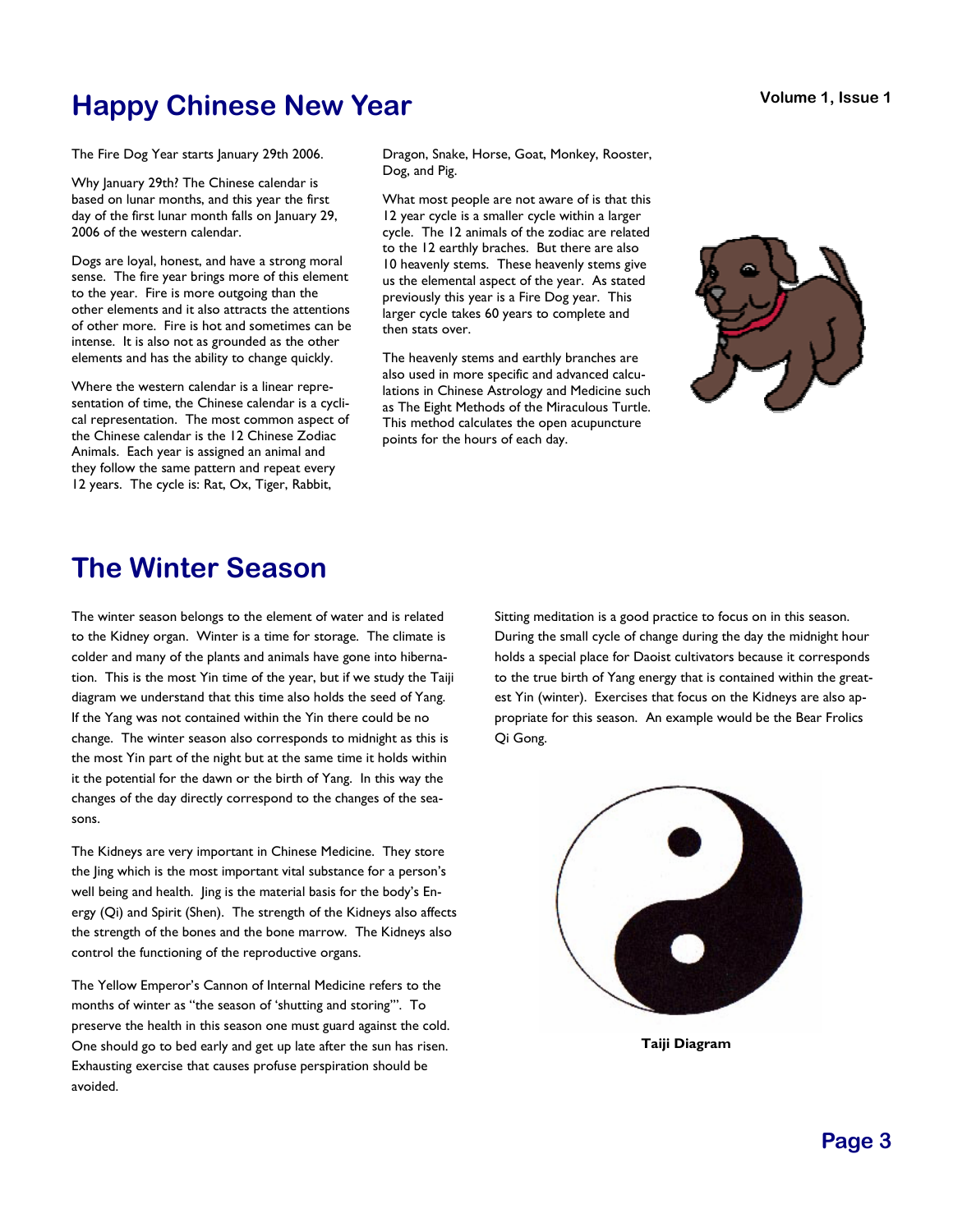# **Overview of Taiji Quan**

Taiji Quan is an art with Daoist origins. Like the Dao, Taiji Quan is hard to talk about because it encompasses so many different aspects. Taiji Quan can be described as a physical exercise, Qi Gong, a martial art, and a spiritual practice. The origin of Taiji Quan is very obscure but the benefits gained from practice are not. Taji Quan is just one of many ways to experience Daoism.



#### **Yang style Taiji Quan Posture: Part the Horse's Mane**

Like most Daoist exercises Taiji Quan works with energy or Qi. The form and the principles of Taiji Quan are in accord with Daoist philosophy. The beginning posture of the form is called the Wuji posture. Wuji is the state of nothingness before Taiji (the two energies of yin and yang). While in the beginning posture (Wuji) the practitioner calms his mind and a state of tranquility is achieved throughout the body. From this posture the practitioner then moves into the form. When movement starts the body as entered into the state of Taiji (yin and yang are differentiated). This appears in the body as insubstantial or empty and substantial or full. At the end of the form the practitioner once again returns to the Wuji posture and the state of nothingness. This process of beginning in nothing and returning to nothing mimics all creation in the universe. Everything begins from nothing and returns to nothing. This in direct correlation to the Dao De Jing when it states in chapter forty two "the Dao begot one / One begot two." The Dao begot nothingness or Wuji and the nothingness (Wuji) begot the two (Yin and Yang). This differentiation of Yin and Yang is Taiji Quan.

When practicing the form the whole body must be relaxed and the tongue must touch the roof of the mouth. This will connect the Du and the Ren meridians. If the body is tense the Qi will not be able to flow and the mind will not be able to direct the movements. The form is practiced in a relaxed manner very slowly and it should appear rounded and have no breaks. The Taiji classics

state: be still as a mountain, move like a great river. This means that when standing still you should have the same intention as a mountain, unmovable, and when moving you should look like a great river, ever flowing. By practicing in this way, relaxed and slow, the Qi will naturally start to flow.

The differentiation of Yin and Yang on a basic level means that the weight is clearly divided between the legs. The leg with the weight on it is considered Yang or full and the leg without the weight on it is considered Yin or empty. Also, like the Taiji Diagram shows, extreme Yang changes into Yin and vise versa. In the form this is demonstrated when the weight is fully shifted on to one leg it is then shifted to the opposite leg.

The slow movements of the form and the constant weight shifting give Taiji Quan many of its health benefits. The muscles of the legs get an aerobic workout from practicing the form. This is important because the legs contain the largest muscles in the body. Because of the slowness of the movements the practitioner should never get out of breath. This makes the practice of Taiji Quan adequate for the weak or old as well as the young and healthy.

On the physical level the movements of the form help to loosen the joints and strengthen the body. This is done through what is traditionally called silk reeling. What this means is that the movements of the form twist the joint in one direction, then the other. Moving the body in this way strengthens the tendons and ligaments of the body. This twisting motion also works to generate and store internal energy. The form done slowly with this silk reeling energy helps to realign the body so that it can move as a whole unit. Moving as a whole unit is what gives Taiji Quan its effectiveness as a martial art.



**Chen style Taiji Quan Posture: Pull Back**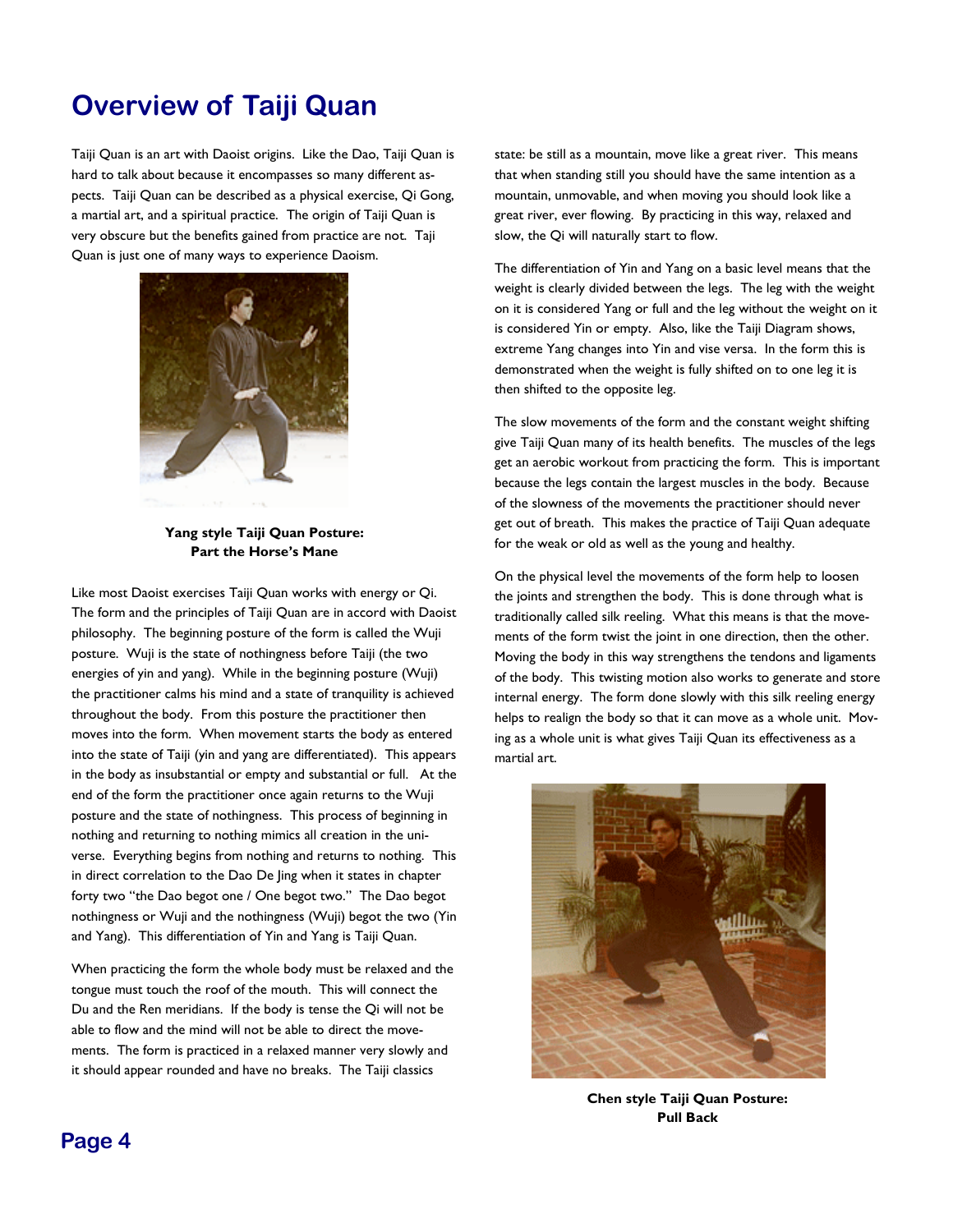## **New Book Now Available**



**Five Animal Frolics Qi Gong: Crane and Bear Exercises**  By: Franklin Fick 120 Pages 130 Illustrations \$14.99 Order at www.shenlongpub.com

The Five Animal Frolics are an ancient set of exercises used for strengthening the body, harmonizing the flow of internal energy, and tonifying the internal organs. This book offers easy to follow detailed instructions on the Crane and the Bear exercises.

The Crane Frolics Qi Gong Exercises strengthen the heart, Lungs, and circulation. The Bear Frolics Qi Gong Exercises strengthen the kidneys, urogenital, and digestive systems.



**Yang style Taiji Quan Posture: Brush Knee Twist Step** 

 The other thing that gives Taiji Quan its effectiveness as a martial art and as a health exercise is its use of the mind and the cultivation of the spirit. First the mind must sink the Qi to the lower Dan Tien, which is located about 3 inches below the navel. Once this is achieved the mind can direct the Qi to move the body. The principle is that the mind leads the Qi and the Qi moves the body. The classics said, 'first in the mind, then in the body'. This means that before the body can move, the mind or the spirit must direct it. The movements are practiced slowly so that the spirit and the mind can harmonize with the body. The practitioner should seek stillness in motion. At the basic level the mind is not concentrated on anything but the form. This means that when you finish the form you should not remember doing the form because the mind is completely in the present. At the higher level of practice the form becomes a meditation.

 Along with being a moving meditation, Taiji Quan is also a method of Daoist Alchemy. By keeping the Qi in the lower Dan Tien the form works as a Qi Gong exercise to store and generate Qi. One of the main things to observe and practice is that the spine has to be straight. The straightness is ensured by relaxing the hip joints and sacrum downward. This will tip the pelvis slightly forward, which straightens the lower part of the spine. To straighten the upper part of the spine you should have the sensation that the crown of the head is suspended from above. Practicing this way strengthens the spine and also allows the spirit to travel up to the brain.

 When practicing keep the mind and the breath concentrated into the lower abdomen (Dan Tien). This means the inhalation causes expansion of abdomen and the expiration causes the contraction of the abdomen. This stimulates the internal organs and gives them what can be considered a massage.

 In Daoist Internal Alchemy, putting the mind in to the lower Dan Tien is called putting the fire underneath the water. Once enough Qi is in the lower Dan Tien the Small Heavenly Cycle will start to open. This happens naturally during the form. As you inhale the breath and the Qi collect in the lower Dan Tien. As you exhale, the pelvis tips slightly forward and the energy travels up the Du Meridian to the brain. Further development opens the large heavenly cycle and condenses Qi into the bone marrow. This has health benefits for all the body's system and makes Taiji Quan a very powerful martial art.

 The final stages deal with training the spirit and returning to the void, Wuji.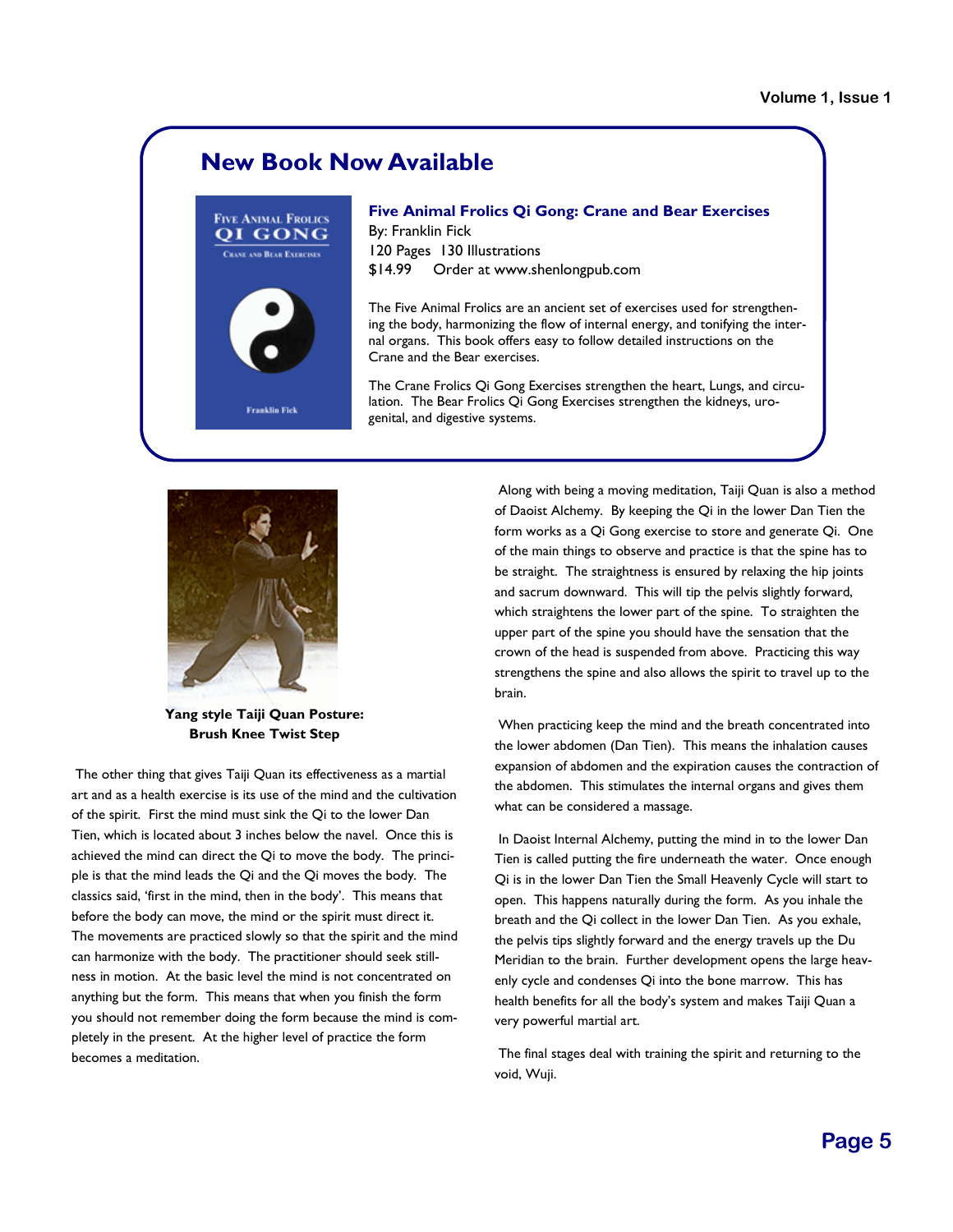# **Kung Fu Conditioning: Fingertip Pushups**

One of the important aspects of training in the martial arts is the training for strength. The strength of the wrists, hands, and fingers is very important. One exercise that helps build this strength is fingertip pushups. Although this exercise is very common many people are not performing it correctly. Hopefully this short article will help correct this.





**Correct Hand Position Figure 1 Incorrect Hand Position** 

The proper hand position of fingertip pushups is to have the body supported by the finger tips and not the finger pads. This is very difficult but with proper training it becomes achievable. The traditional pushup position where you are supporting your body with your hands and feet might be too difficult if you are just beginning this exercise. If this is the case you can start with your knees on the ground. Another variation is to stand a little distance from a wall (about arms length), place your fingertips on the wall, and perform pushups as you would normally only now you are pushing yourself away from the wall.

 It is important to keep in mind that in the beginning your finger strength will have to catch up to your arm and chest strength. Do not overdue it and progress slowly to avoid injury. Remember that over time you will get stronger so do not get discouraged. It is not a race or a competition.

 When you are able to perform the fingertip pushups fully you can make the exercise harder by removing one finger at a time starting with your pinky finger. With the pinky finger removed you will be only supported by the thumb, index, middle, and ring finger of each hand. As you continue to get stronger you can remove the ring finger as well. Continue until you are able to do push ups supported by your thumb and index finger only. Another interesting variation is to remove the thumb and only support yourself on the four finger of each hand as you do pushups.

 After you finish doing your fingertip pushups it is good to clench you hands into tight fists to help to counterbalance the strain on your tendons caused by this exercise. This is very important to avoid injury and keep yourself healthy.



**Clench the fist after performing fingertip pushups to avoid injury.** 

## **New DVD Available Soon**



#### **Eight Section Brocade Standing Qi Gong**  By: Franklin Fick

Will be available at www.shenlongpub.com

These exercises are non strenuous and simple to learn but they hold great benefit for people who can find the time to practice them on a regular basis including: reducing stress and tension, promote the free flow of qi and blood in the body, and strengthening the body and the internal organs.

The Eight Section Brocade Qi Gong is a very old and extremely popular Qi Gong set. Qi Gong literally means exercises to work with the body's energy or Qi. There are two versions of this set. This DVD teaches in detail the standing version of this set.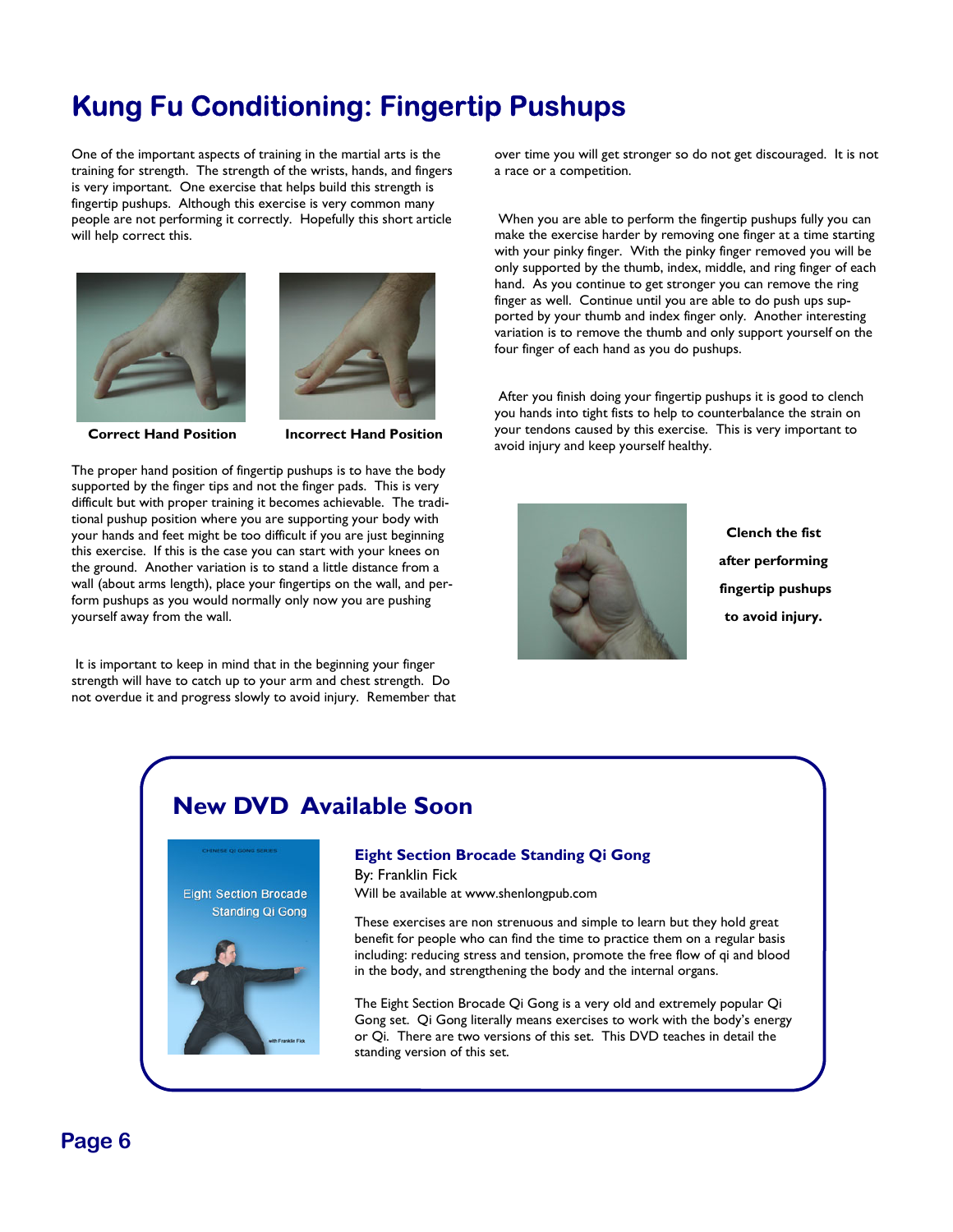## **New DVD Series Available Soon**

#### **Yang Style Tai Chi for Health**  By: Franklin Fick

This **5 Volume series** will be available at www.shenlongpub.com

This series covers a complete training program including Concepts and Basic Principles, A Set of Warm-up Exercises that stretch and strengthen the entire body, The Practice of Single Postures, Standing Meditation, Qi Gong, The Yang style 24 Movement Short Form, and the Yang style Long Form.

This series is structured and presented in a systematic way to maximize the ease of learning**.** This is not just a demonstration but a detailed instructional series designed so that you can understand the concepts and principles and apply them to your own practice for continuous self correction and learning.



## **New DVD Now Available**



#### **10 Qi Gong Exercises**

By: Franklin Fick DVD-R format Approximate Running Time: 50 min. \$39.99 Order at www.shenlongpub.com

This DVD teaches a set of ten non strenuous exercises that are easy to learn.

The core of this Qi Gong set is a simple standing meditation which gathers and stores energy in the body.

Each exercise starts from this standing position and at the end returns to it.

These ten exercises stretch and strengthen every joint in the body with a special emphasis on opening and regaining movement in the spine. This allows the Qi and Blood to circulate more freely which in turn provides the nourishment that the body needs.